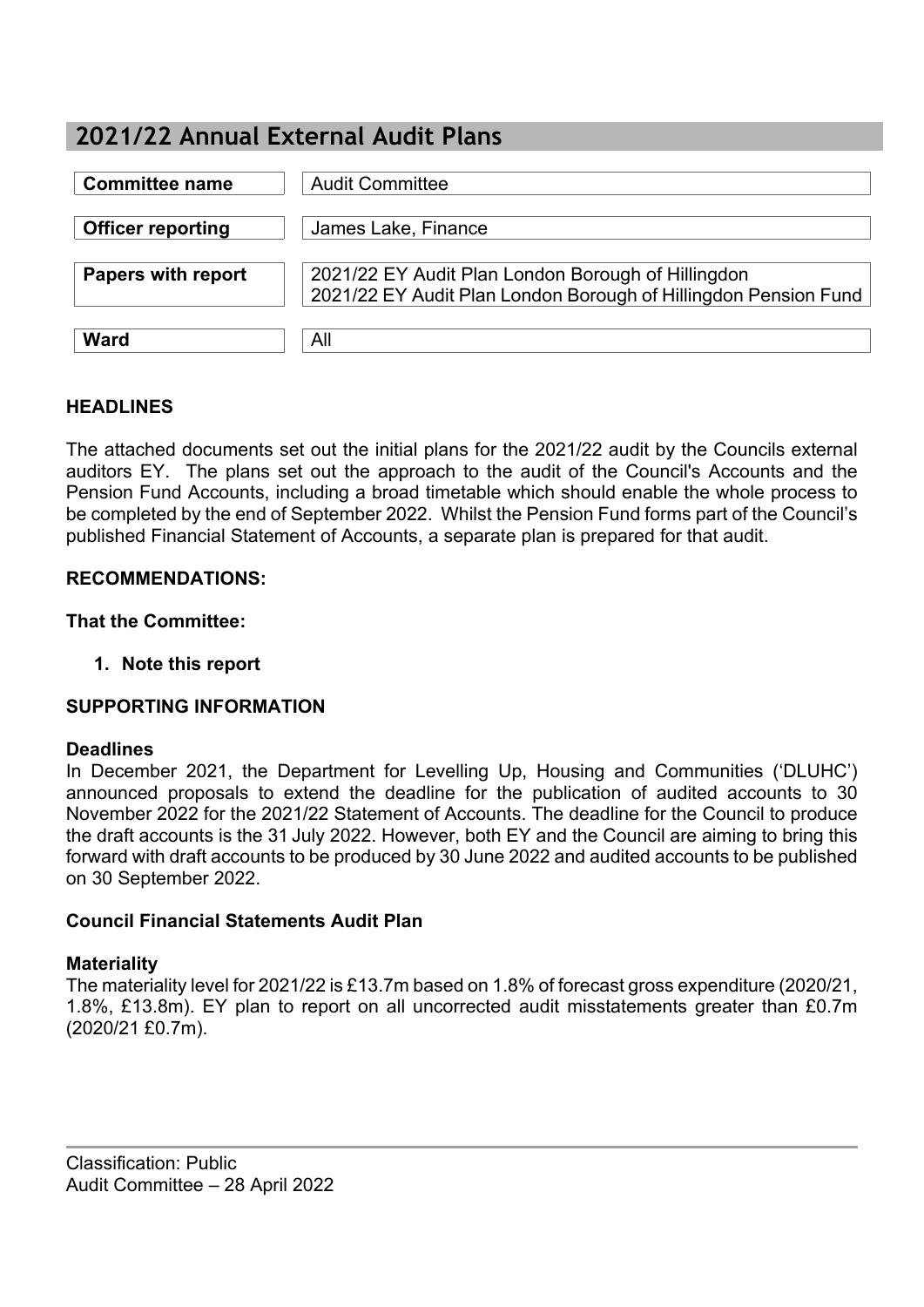## **Key Financial Statement Risks**

The plan highlights the key audit risks and areas of focus, these being the main areas on which specific audit work will focus. There is one new item which has been added for 2021/22 and is indicated below. The key risks for 2021/22 are as follows:

- Management override
- Inappropriate capitalisation of revenue expenditure
- Accounting adjustments made in the Movement of Reserves
- Valuation land and buildings (including council dwellings)
- Derecognition of Infrastructure (New)
- Pension Liabilities and the IAS19 valuations
- Consideration of Group Boundary (Hillingdon First Ltd)
- New central government grants and other COVID funding
- Disclosures on Going Concern

In addition, the auditors' have a statutory duty to provide a value for money conclusion, which covers a broad set of criteria including financial stability and governance, as well improving economy, efficiency, and effectiveness in how it uses information about its costs and performance to improve the management of service delivery.

The outcome of the accounts audit will be provided in the 'Audit Results Report' whilst the Value for Money outcome will be included 'Auditors Annual Report'.

The Council is responsible for appointing its own reporting auditor for the Housing Benefit Assurance Process and certification of the Housing Benefit Subsidy Claim. This will be done along with the Teachers Pension Contributions and Capital Receipts Pooling certification process. As in previous years, to take advantage of the inherent synergies, the Council will request that EY undertake this work.

#### **Fees**

The proposed fee for the 2021/22 audit of the main accounts is £121,096. There are additional costs for specialist work and the proposed scale fee increase which are yet to be determined and agreed. (Final fee for 2020/21 £121,096. Specialist fess and the proposed scale fee increase are still to be agreed and confirmed)

## **Pension Fund Audit Plan**

## **Materiality**

Materiality remains unchanged on a basis of 1.0% of the prior year's net assets of the fund, which for 2021/22 is estimated as £11.6m (2020/21 £11.6m). Based on this amount, EY would expect to report on all unadjusted misstatements greater than £0.6m (2020/21 £0.6m).